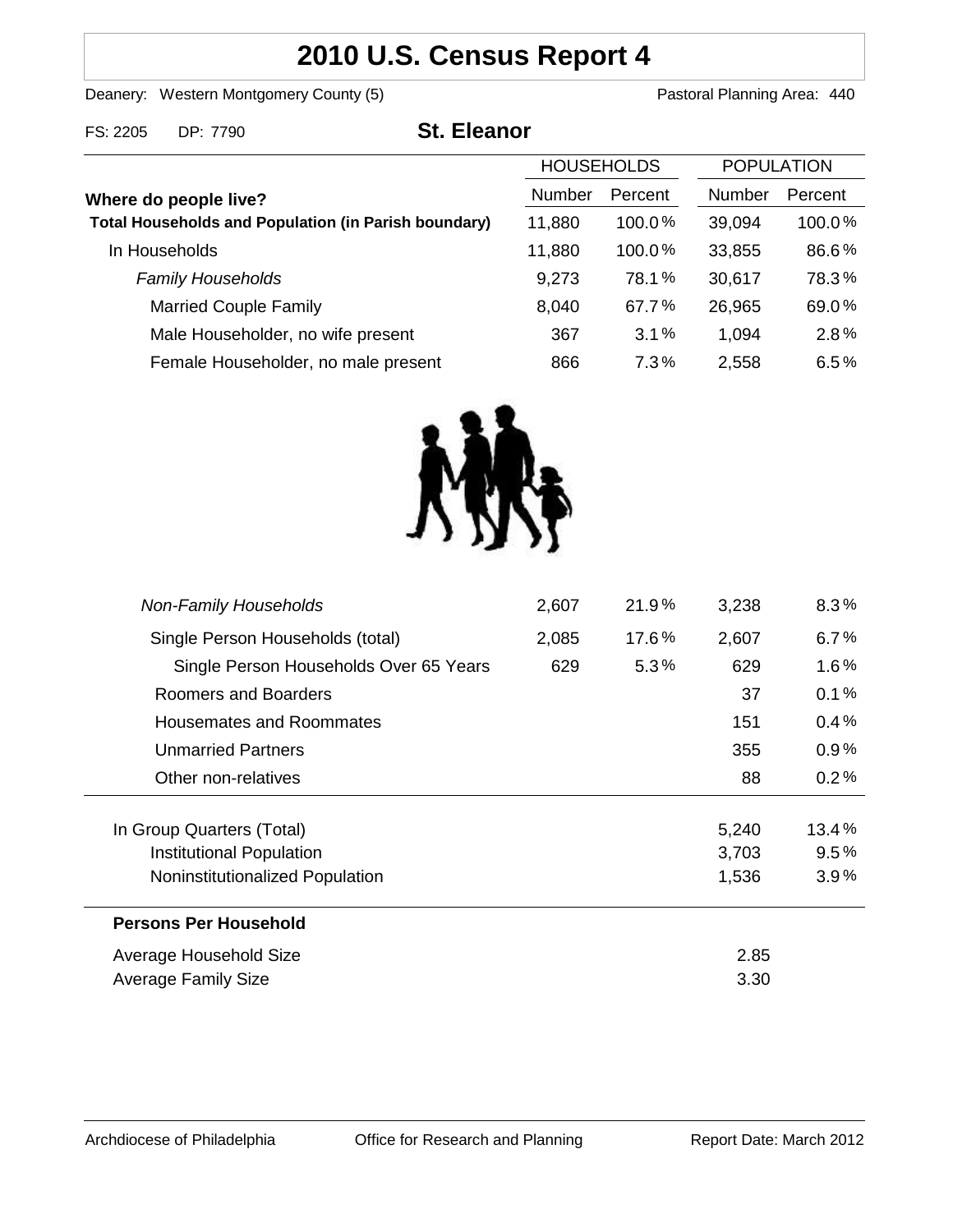# **2010 U.S. Census Report 4**

Deanery: Western Montgomery County (5) Deanery: Western Montgomery County (5)

FS: 2205 DP: 7790 **St. Eleanor**

|                                                      | <b>POPULATION</b> |         |
|------------------------------------------------------|-------------------|---------|
| Where do Children - Under Age 18 Live?               | <b>Number</b>     | Percent |
| Total Children - Under Age 18 (in Parish boundary)   | 10,055            | 100.0%  |
| In Households                                        | 10,021            | 99.7%   |
| Householder or spouse is under 18                    | 1                 | 0.0%    |
| With Related:                                        |                   |         |
| Married-Couple Family                                | 8,568             | 85.2%   |
| Male Householder, No Wife Present                    | 298               | 3.0%    |
| Female Householder, No Husband Present               | 801               | 8.0%    |
| <b>Other Related Householder</b>                     | 41                | 0.4%    |
| <b>With Non-Relatives</b>                            | 78                | 0.8%    |
| Grandparent Householder                              | 234               | 2.3%    |
| In Group Quarters                                    | 34                | 0.3%    |
| Institutionalized population                         | 30                | 0.3%    |
| Noninstitutionalized population                      | 4                 | 0.0%    |
| Where do Adults - Age 65 and Older - Live?           |                   |         |
| Total Adults - Age 65 and Older (in Parish boundary) | 3,574             | 100.0%  |
| In Households                                        | 3,243             | 90.7%   |
| Family Households:                                   | 2,542             | 71.1%   |
| Is Householder or Spouse                             | 2,145             | 60.0%   |
| With Other Relative Householder                      | 46                | 1.3%    |
| With Non-Related Householder                         | 8                 | 0.2%    |
| is Parent                                            | 212               | 5.9%    |
| is Parent-in-Law                                     | 132               | 3.7%    |
| In Non-family Households:                            | 702               | 19.6%   |
| Male Living Alone                                    | 181               | 5.1%    |
| Male not Living Alone                                | 25                | 0.7%    |
| Female Living Alone                                  | 448               | 12.5%   |
| Female not Living Alone                              | 16                | 0.4%    |
| Other                                                | 32                | 0.9%    |
| In Group Quarters                                    | 331               | 9.3%    |
| Institutionalized population                         | 330               | 9.2%    |
| Noninstitutionalized population                      | 1                 | 0.0%    |
| Housing Units in the Parish boundary                 |                   |         |
| <b>Total Housing Units</b>                           | 12,300            | 100.0%  |
| Occupied                                             | 11,880            | 96.6%   |
| Owner-Occupied                                       | 10,313            | 83.8%   |
| Renter-Occupied                                      | 1,567             | 12.7%   |
| Vacant                                               | 420               | 3.4%    |

Archdiocese of Philadelphia **Office for Research and Planning** Report Date: March 2012